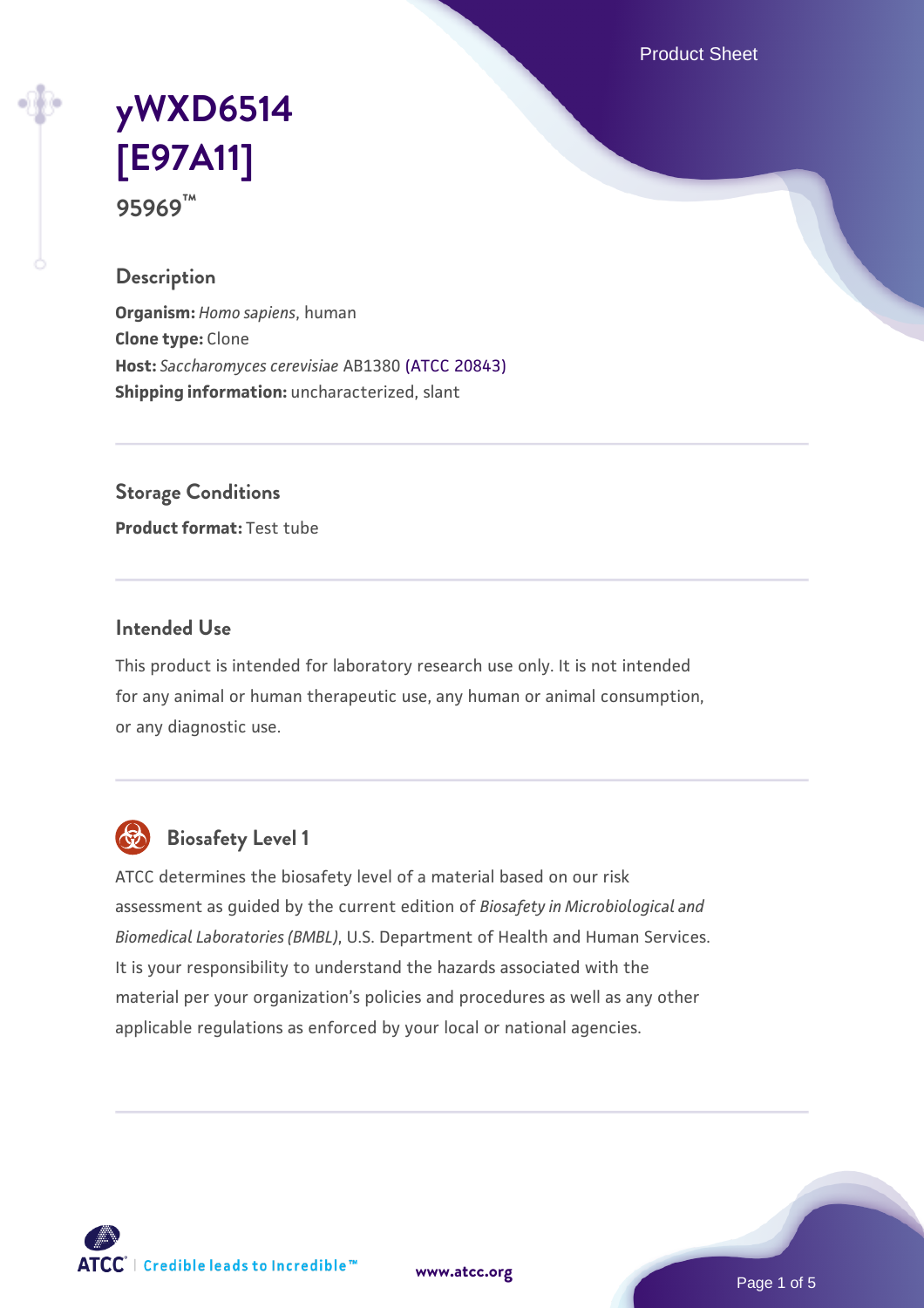## **Certificate of Analysis**

For batch-specific test results, refer to the applicable certificate of analysis that can be found at www.atcc.org.

#### **Insert Information**

**Type of DNA:** genomic **Genome:** Homo sapiens **Chromosome:** X **Gene name:** DNA Segment **Gene product:** DNA Segment **Contains complete coding sequence:** Unknown

#### **Vector Information**

**Type of vector:** YAC **Markers:** SUP4; URA3; TRP1

### **Growth Conditions**

**Medium:**  [ATCC Medium 1245: YEPD](https://www.atcc.org/-/media/product-assets/documents/microbial-media-formulations/1/2/4/5/atcc-medium-1245.pdf?rev=705ca55d1b6f490a808a965d5c072196) **Temperature:** 30°C

## **Notes**

More information may be available from ATCC (http://www.atcc.org or 703- 365-2620).

## **Material Citation**

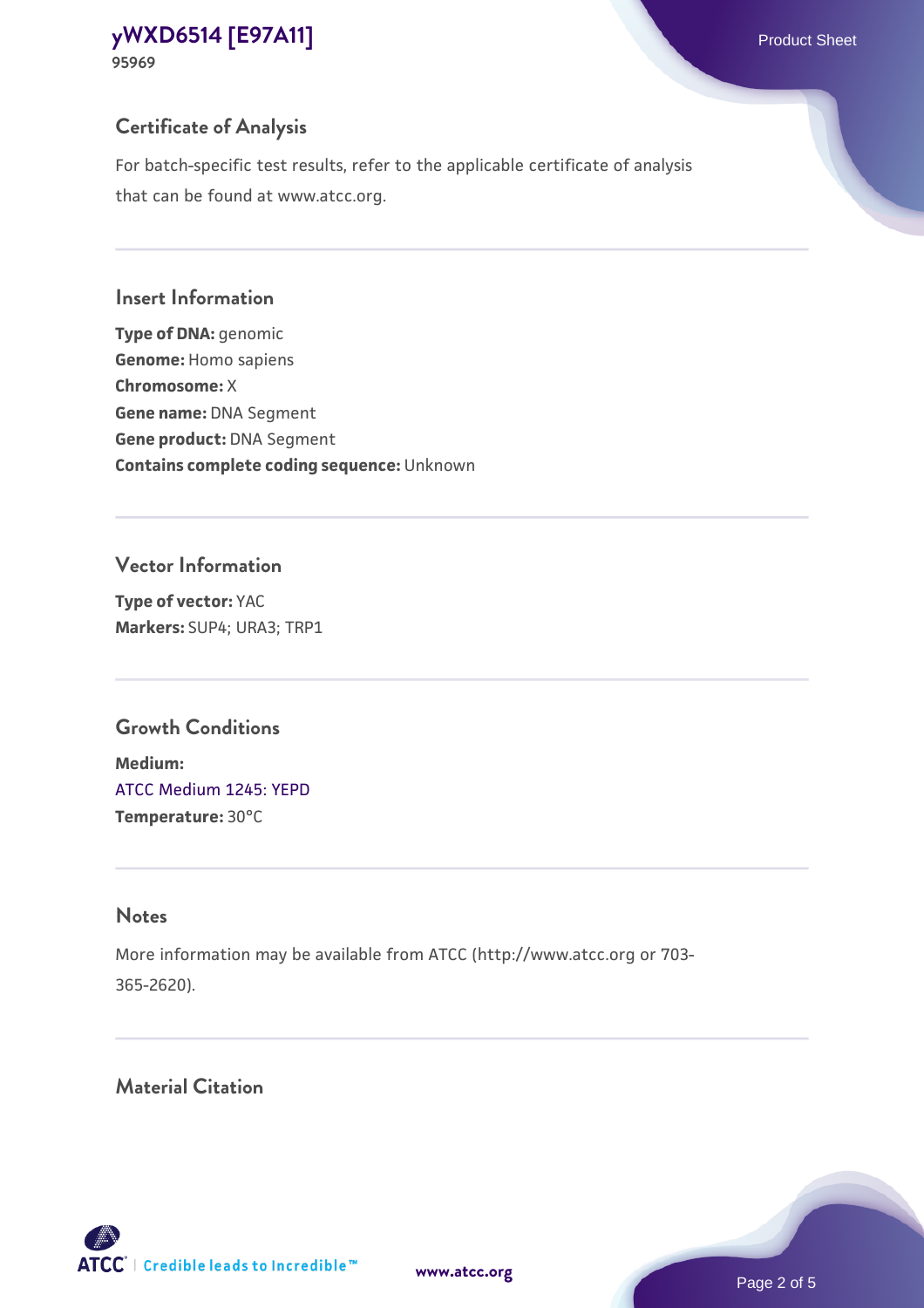If use of this material results in a scientific publication, please cite the material in the following manner: yWXD6514 [E97A11] (ATCC 95969)

#### **References**

References and other information relating to this material are available at www.atcc.org.

### **Warranty**

The product is provided 'AS IS' and the viability of  $ATCC<sup>®</sup>$  products is warranted for 30 days from the date of shipment, provided that the customer has stored and handled the product according to the information included on the product information sheet, website, and Certificate of Analysis. For living cultures, ATCC lists the media formulation and reagents that have been found to be effective for the product. While other unspecified media and reagents may also produce satisfactory results, a change in the ATCC and/or depositor-recommended protocols may affect the recovery, growth, and/or function of the product. If an alternative medium formulation or reagent is used, the ATCC warranty for viability is no longer valid. Except as expressly set forth herein, no other warranties of any kind are provided, express or implied, including, but not limited to, any implied warranties of merchantability, fitness for a particular purpose, manufacture according to cGMP standards, typicality, safety, accuracy, and/or noninfringement.

#### **Disclaimers**

This product is intended for laboratory research use only. It is not intended for any animal or human therapeutic use, any human or animal consumption,



**[www.atcc.org](http://www.atcc.org)**

Page 3 of 5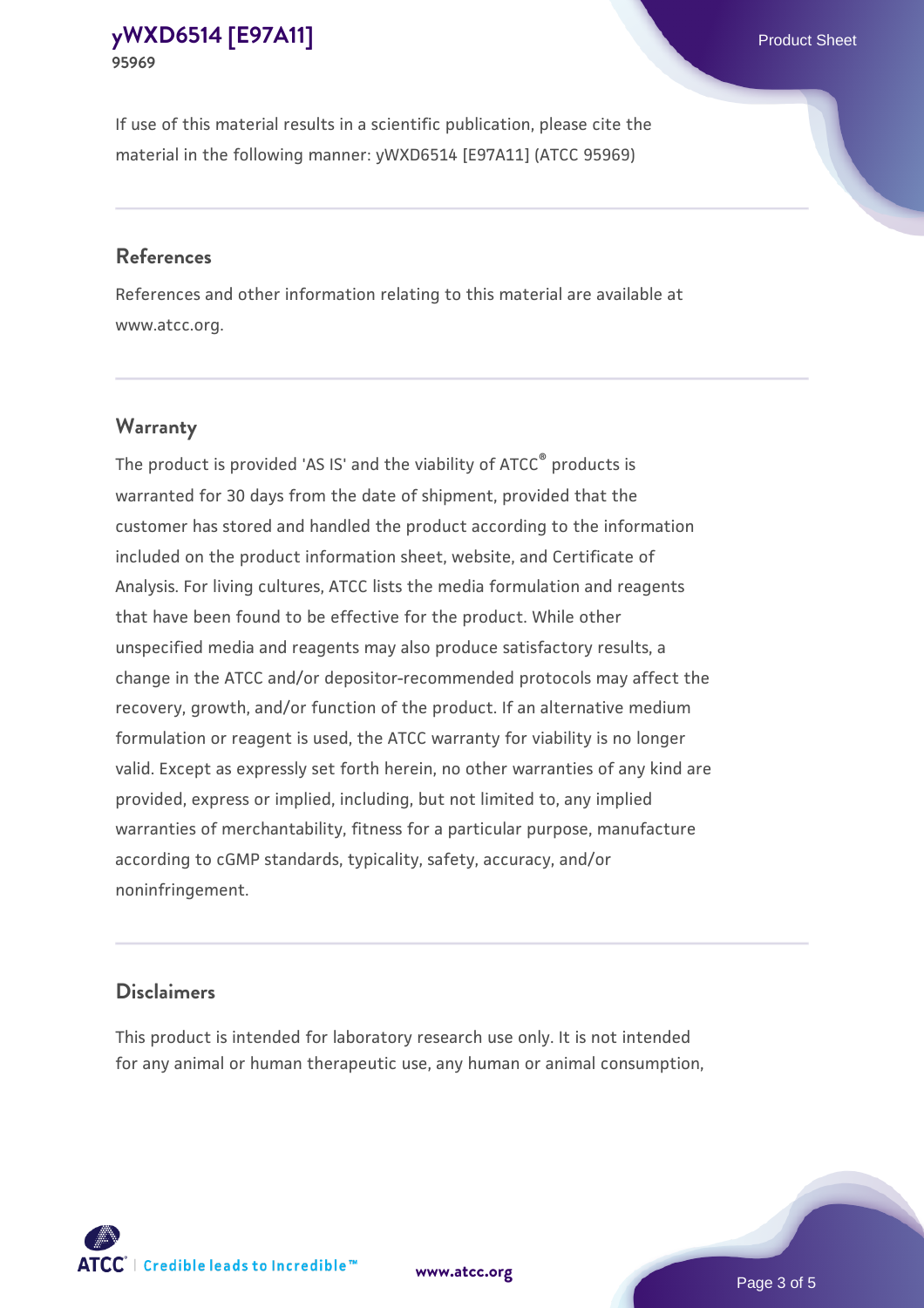or any diagnostic use. Any proposed commercial use is prohibited without a license from ATCC.

While ATCC uses reasonable efforts to include accurate and up-to-date information on this product sheet, ATCC makes no warranties or representations as to its accuracy. Citations from scientific literature and patents are provided for informational purposes only. ATCC does not warrant that such information has been confirmed to be accurate or complete and the customer bears the sole responsibility of confirming the accuracy and completeness of any such information.

This product is sent on the condition that the customer is responsible for and assumes all risk and responsibility in connection with the receipt, handling, storage, disposal, and use of the ATCC product including without limitation taking all appropriate safety and handling precautions to minimize health or environmental risk. As a condition of receiving the material, the customer agrees that any activity undertaken with the ATCC product and any progeny or modifications will be conducted in compliance with all applicable laws, regulations, and guidelines. This product is provided 'AS IS' with no representations or warranties whatsoever except as expressly set forth herein and in no event shall ATCC, its parents, subsidiaries, directors, officers, agents, employees, assigns, successors, and affiliates be liable for indirect, special, incidental, or consequential damages of any kind in connection with or arising out of the customer's use of the product. While reasonable effort is made to ensure authenticity and reliability of materials on deposit, ATCC is not liable for damages arising from the misidentification or misrepresentation of such materials.

Please see the material transfer agreement (MTA) for further details regarding the use of this product. The MTA is available at www.atcc.org.

### **Copyright and Trademark Information**

© ATCC 2021. All rights reserved.

ATCC is a registered trademark of the American Type Culture Collection.



**[www.atcc.org](http://www.atcc.org)**

Page 4 of 5